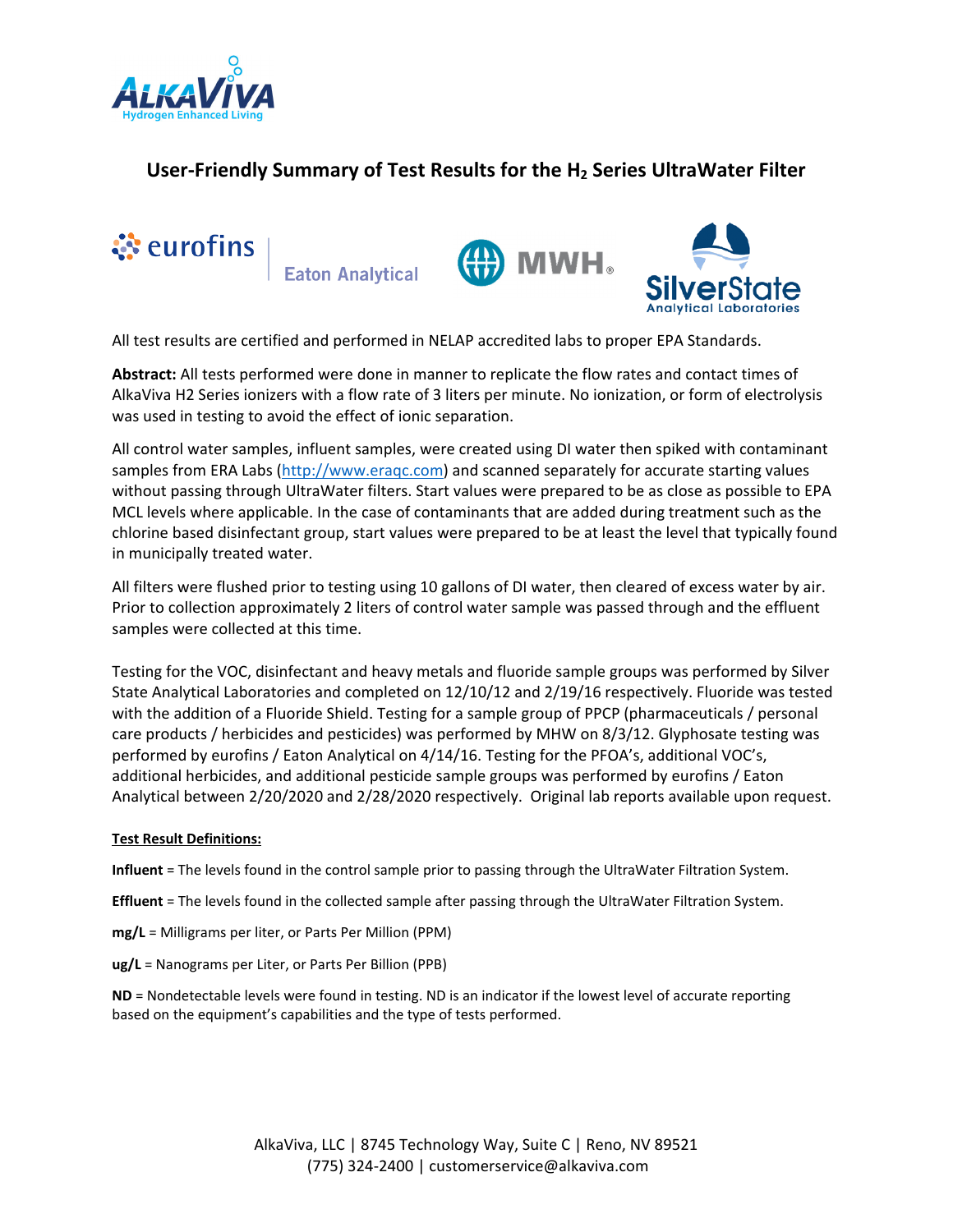| <b>Drinking Water Contaminant</b> | <b>Influent</b><br><b>Contaminant Level</b>                 | Unit of<br><b>Measure</b> | <b>UltraWater Results</b><br>(Efluent) | <b>Reporting Limits</b> |
|-----------------------------------|-------------------------------------------------------------|---------------------------|----------------------------------------|-------------------------|
|                                   | <b>Disinfectant and Disinfectant Byproduct Sample Group</b> |                           |                                        |                         |
| <b>Total Residual Chlorine</b>    |                                                             | mg/L                      | ND.                                    | 0.25                    |
| Free Chlorine                     | 0.33                                                        | mg/L                      | ND.                                    | 0.25                    |
| Fluoride                          | 2                                                           | mg/L                      | ND.                                    |                         |
| Bromodichloromethane              | 820                                                         | ug/L                      | ND.                                    | 250                     |
| <b>Bromoform</b>                  | 810                                                         | ug/L                      | ND.                                    | 250                     |
| Chlorodibromethane                | 3800                                                        | ug/L                      | ND.                                    | 250                     |
| Chloroform (Trichloromethane)     | 1000                                                        | ug/L                      | ND.                                    | 250                     |
| Total THM (Trihalomethane)        | 6400                                                        | ug/L                      | ND.                                    | T                       |
| <b>TDS</b>                        | 105                                                         | mg/L                      | 100                                    | 10                      |

| <b>Heavy Metals Sample Group</b> |        |      |           |       |
|----------------------------------|--------|------|-----------|-------|
| A+A12:B32luminum                 | 0.065  | mg/L | <b>ND</b> | 0.05  |
| Antimony                         | 0.038  | mg/L | <b>ND</b> | 0.001 |
| Arsenic                          | 0.043  | mg/L | <b>ND</b> | 0.001 |
| <b>Barium</b>                    | 1.6    | mg/L | 0.009     | 0.001 |
| Beryllium                        | 0.003  | mg/L | <b>ND</b> | 0.001 |
| <b>Boron</b>                     | 1.7    | mg/L | <b>ND</b> | 0.01  |
| Cadmium                          | 0.017  | mg/L | ND.       | 0.001 |
| Chromium                         | 0.059  | mg/L | <b>ND</b> | 0.001 |
| Chromium VI                      | 0.958  | mg/L | <b>ND</b> | 0.005 |
| Copper                           | 0.22   | mg/L | <b>ND</b> | 0.001 |
| Iron                             | 1.2    | mg/L | <b>ND</b> | 0.01  |
| Lead                             | 0.061  | mg/L | <b>ND</b> | 0.001 |
| Manganese                        | 0.31   | mg/L | 0.003     | 0.01  |
| Molybdenum                       | 0.038  | mg/L | <b>ND</b> | 0.001 |
| Mercury                          | 0.0008 | mg/L | <b>ND</b> | 0.002 |
| Nickle                           | 0.054  | mg/L | <b>ND</b> | 0.001 |
| Selemium                         | 0.08   | mg/L | <b>ND</b> | 0.001 |
| Silver                           | 0.28   | mg/L | <b>ND</b> | 0.001 |
| Thalium                          | 0.009  | mg/L | <b>ND</b> | 0.001 |
| Vanadium                         | 0.31   | mg/L | <b>ND</b> | 0.001 |
| Zinc                             | 0.23   | mg/L | <b>ND</b> | 0.001 |

| <b>PFOA's (Forever Chemicals) Sample Group</b> |      |      |           |       |
|------------------------------------------------|------|------|-----------|-------|
| Perfluorbutanesulfonic Acid (PFBS)             | 0.33 | ug/L | 0.002     | 0.002 |
|                                                |      |      |           |       |
| Perfluorohexanesulfonic Acid (PFHxS)           | 0.17 | ug/L | ND.       | 0.002 |
| Perfluorohexanoic Acid (PFHxA)                 | 0.32 | ug/L | 0.003     | 0.002 |
| Perfluorononanoic Acid (PFNA)                  | 0.25 | ug/L | <b>ND</b> | 0.002 |
|                                                |      |      |           |       |
| Perfluorooctanesulfonic Acid (PFOS)            | 0.38 | ug/L | ND.       | 0.002 |
| Perfluorooctanoic Acid (PFOA)                  | 0.21 | ug/L | <b>ND</b> | 0.002 |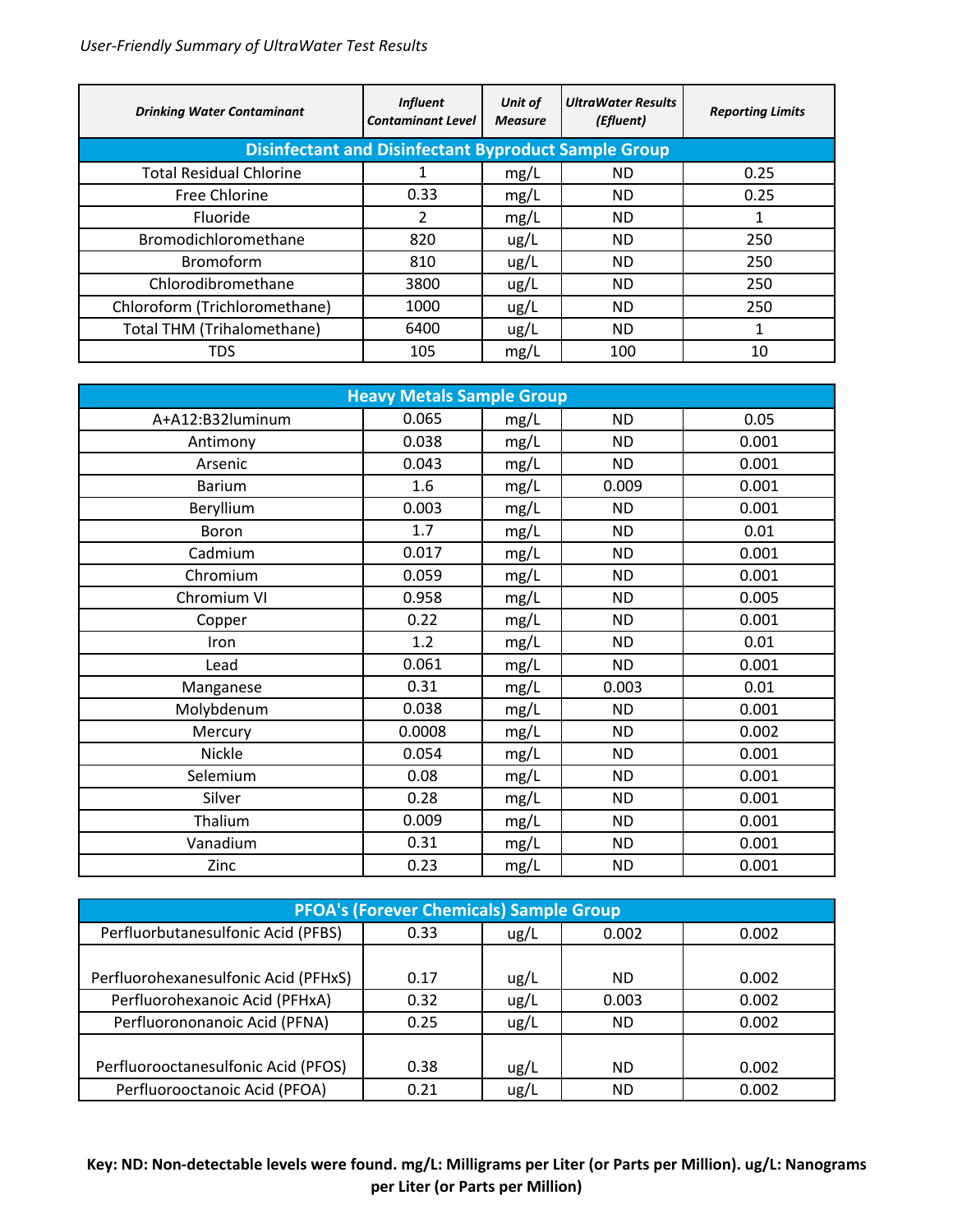| <b>Drinking Water Contaminant</b> | <b>Influent</b><br><b>Contaminant Level</b> | Unit of<br><b>Measure</b> | <b>UltraWater Results</b><br>(Efluent) | <b>Reporting Limits</b> |
|-----------------------------------|---------------------------------------------|---------------------------|----------------------------------------|-------------------------|
|                                   | <b>VOC Sample Group</b>                     |                           |                                        |                         |
| 1, 1-Dichloroethene               | 38.5                                        | ug/L                      | <b>ND</b>                              | 0.1                     |
| 1, 3-Dichlorobenzene              | 45                                          | ug/L                      | <b>ND</b>                              | 0.1                     |
| 1,1,1,2-Tetrachloethane           | 201                                         | ug/L                      | <b>ND</b>                              | 5                       |
| 1,1,1-Trichlorethane              | 156                                         | ug/L                      | <b>ND</b>                              | 5                       |
| 1,1,2,2-Tetrachloroethane         | 616                                         | ug/L                      | <b>ND</b>                              | 5                       |
| 1,1,2-Trichloroethane             | 60.2                                        | ug/L                      | <b>ND</b>                              | 5                       |
| 1,1-Dichlorethane                 | 397                                         | ug/L                      | 5.43                                   | 5                       |
| 1,1-Dichloroethene                | 98.5                                        | ug/L                      | <b>ND</b>                              | 5                       |
| 1,1-dichloropropene               | 246                                         | ug/L                      | <b>ND</b>                              | 5                       |
| 1,2,3-Trichloropropane            | 528                                         | ug/L                      | <b>ND</b>                              | 5                       |
| 1,2,4-Trichlorobenzene            | 101                                         | ug/L                      | <b>ND</b>                              | 5                       |
| 1,2,4-Trimethylbenzene            | 192                                         | ug/L                      | <b>ND</b>                              | 5                       |
| 1,2-Dichlorobenzene               | 228                                         | ug/L                      | <b>ND</b>                              | 5                       |
| 1,2-Dichloroethane                | 108                                         | ug/L                      | <b>ND</b>                              | 5                       |
| 1,2-Dichloropropane               | 186                                         | ug/L                      | <b>ND</b>                              | 5                       |
| 1,3,5-Trimethylbenzene            | 387                                         | ug/L                      | <b>ND</b>                              | 5                       |
| 1,3-Dichloropropane               | 275                                         | ug/L                      | <b>ND</b>                              | 5                       |
| 1,4-Dichlorobenzene               | 203                                         | ug/L                      | <b>ND</b>                              | 5                       |
| 2,2-Dichloropropane               | 179                                         | ug/L                      | <b>ND</b>                              | 5                       |
| 2-Chlorotoluene                   | 429                                         | ug/L                      | <b>ND</b>                              | 5                       |
| 4-Chlorotoluene                   | 94.5                                        | ug/L                      | <b>ND</b>                              | 5                       |
| Benzene                           | 172                                         | ug/L                      | <b>ND</b>                              | 5                       |
| Bromobenzene                      | 59.6                                        | ug/L                      | <b>ND</b>                              | 5                       |
| Bromochloromethane                | 32                                          | ug/L                      | <b>ND</b>                              | 0.1                     |
| Bromodichloromethane              | 820                                         | ug/L                      | <b>ND</b>                              | 250                     |
| Bromoform                         | 810                                         | ug/L                      | <b>ND</b>                              | 250                     |
| Carbon Tetrachloride              | 153                                         | ug/L                      | <b>ND</b>                              | 5                       |
| Chlorobenzene                     | 34.8                                        | ug/L                      | <b>ND</b>                              | 0.1                     |
| Chlorodibromethane                | 3800                                        | ug/L                      | <b>ND</b>                              | 250                     |
| Chloroethane                      | 47                                          | ug/L                      | <b>ND</b>                              | 0.1                     |
| Chloroform (Trichloromethane)     | 1000                                        | ug/L                      | <b>ND</b>                              | 250                     |
| Chlrobenzene                      | 231                                         | ug/L                      | <b>ND</b>                              | 5                       |
| cis-1,2-dichloroethane            | 366                                         | ug/L                      | <b>ND</b>                              | 5                       |
| cis-1,3-Dichloropropene           | 145                                         | ug/L                      | <b>ND</b>                              | 5                       |
| Dibromomethane                    | 156                                         | ug/L                      | <b>ND</b>                              | 5                       |
| Dichlorodifluoromethane           | 160                                         | ug/L                      | <b>ND</b>                              | 5                       |
| Ethylbenzene                      | 262                                         | ug/L                      | <b>ND</b>                              | 5                       |
| Flourotrichloromethane            | 38                                          | ug/L                      | 5.36                                   | 0.1                     |
| Glyphosate                        | 860                                         | ug/L                      | <b>ND</b>                              | 6                       |
| Hexachlorobutadine                | 80.3                                        | ug/L                      | <b>ND</b>                              | 5                       |
| Isopropylbenzene                  | 328                                         | ug/L                      | <b>ND</b>                              | 5                       |
| m+p-Xylene                        | 72.5                                        | ug/L                      | <b>ND</b>                              | 5                       |
| Methylene chloride                | 266                                         | ug/L                      | <b>ND</b>                              | 5                       |
| methyl-t-butyl ether (MTBE)       | 372                                         | ug/L                      | 5.36                                   | 5                       |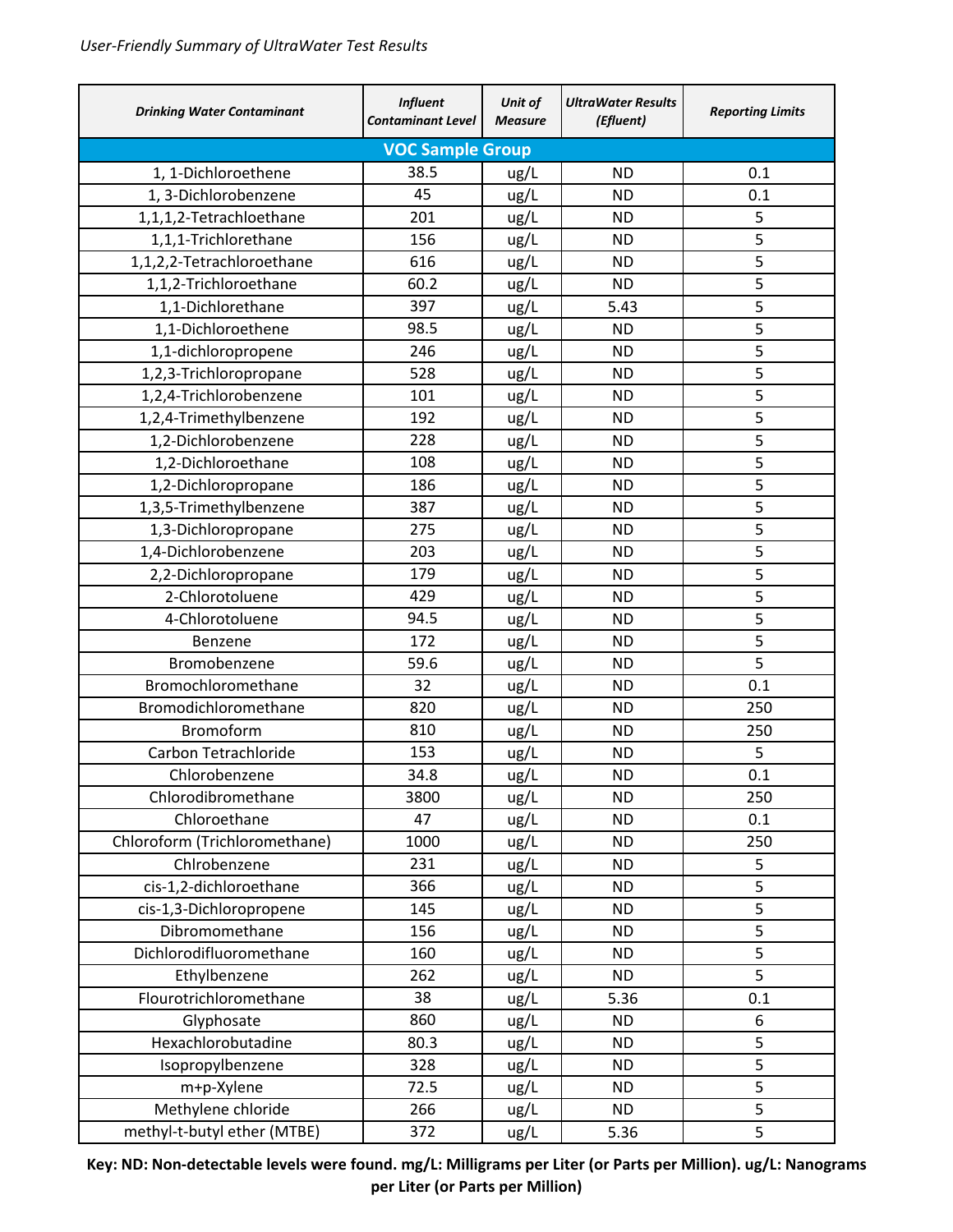| <b>Drinking Water Contaminant</b> | <b>Influent</b><br><b>Contaminant Level</b> | Unit of<br><b>Measure</b> | <b>UltraWater Results</b><br>(Efluent) | <b>Reporting Limits</b> |
|-----------------------------------|---------------------------------------------|---------------------------|----------------------------------------|-------------------------|
|                                   | <b>VOC Sample Group (cont'd)</b>            |                           |                                        |                         |
| Napthalene                        | 124                                         | ug/L                      | <b>ND</b>                              | 5                       |
| n-Butylbenzene                    | 24                                          | ug/L                      | <b>ND</b>                              | 0.1                     |
| n-Propylbenzene                   | 247                                         | ug/L                      | ND                                     | 5                       |
| o-Xylene                          | 60                                          | ug/L                      | <b>ND</b>                              | 5                       |
| p-isopropyltoluene                | 124                                         | ug/L                      | <b>ND</b>                              | 5                       |
| sec-Butylbenzene                  | 44                                          | ug/L                      | <b>ND</b>                              | 0.1                     |
| Styrene                           | 85.4                                        | ug/L                      | <b>ND</b>                              | 5                       |
| tert-Butylbenzene                 | 318                                         | ug/L                      | <b>ND</b>                              | 5                       |
| Tetrachloroethane                 | 168                                         | ug/L                      | <b>ND</b>                              | 5                       |
| Tetrachloroethene                 | 46                                          | ug/L                      | <b>ND</b>                              | 0.1                     |
| Toluene                           | 265                                         | ug/L                      | <b>ND</b>                              | 5                       |
| Total THM (Trihalomethane)        | 6400                                        | ug/L                      | <b>ND</b>                              | $\mathbf{1}$            |
| trans-1,2-Diclhloroethane         | 186                                         | ug/L                      | <b>ND</b>                              | 5                       |
| trans-1,3-Dichloropropene         | 205                                         | ug/L                      | <b>ND</b>                              | 5                       |
| Trichloroethane                   | 259                                         | ug/L                      | ND                                     | 5                       |
| Trichloroethene                   | 38                                          | ug/L                      | ND                                     | 0.1                     |
| Vinychloride                      | 41.5                                        | ug/L                      | <b>ND</b>                              | 0.1                     |
| Vinyl Chloride                    | 136                                         | ug/L                      | <b>ND</b>                              | 5                       |

| <b>SOC Sample Group</b>       |      |      |           |      |
|-------------------------------|------|------|-----------|------|
| Acenaphthylene                | 48.5 | ug/L | <b>ND</b> | 0.1  |
| Anthracene                    | 160  | ug/L | <b>ND</b> | 0.1  |
| Benzo (a) Anthracene          | 139  | ug/L | <b>ND</b> | 0.1  |
| Benzo (a) Pyrene              | 38.5 | ug/L | <b>ND</b> | 0.1  |
| Benzo (b) Fluoranthene        | 48.8 | ug/L | <b>ND</b> | 0.1  |
| Benzo Perylene                | 50.2 | ug/L | <b>ND</b> | 0.1  |
| <b>Bis Phthalate</b>          | 50.2 | ug/L | <b>ND</b> | 0.1  |
| <b>Butylate</b>               | 50.2 | ug/L | 0.5       | 0.1  |
| Butylbenzylphthalate          | 52.1 | ug/L | 0.3       | 0.1  |
| Chrysene                      | 45.2 | ug/L | <b>ND</b> | 0.1  |
| Dibenzo Anthracene            | 53.3 | ug/L | <b>ND</b> | 0.1  |
| Diethylphthalate              | 49.2 | ug/L | 0.1       | 0.1  |
| Di-n-butylphthalate           | 54   | ug/L | <b>ND</b> | 0.1  |
| Di-n-butylphthalate           | 54   | ug/L | <b>ND</b> | 0.1  |
| Di-n-Octylthalate             | 49   | ug/L | <b>ND</b> | 0.1  |
| Endrin                        | 1.2  | ug/L | <b>ND</b> | 0.2  |
| Endrin Aldehyde               | 3.2  | ug/L | <b>ND</b> | 0.1  |
| <b>Endrin Ketone</b>          | 50.2 | ug/L | <b>ND</b> | 0.1  |
| Fluoranthene                  | 21.4 | ug/L | <b>ND</b> | 0.1  |
| Heptachlor                    | 0.76 | ug/L | <b>ND</b> | 0.04 |
| Heptachlor                    | 0.76 | ug/L | <b>ND</b> | 0.04 |
| Heptachlor Epoxide (isomer B) | 1.4  | ug/L | <b>ND</b> | 0.05 |
| Hexachlorobenzene             | 0.89 | ug/L | <b>ND</b> | 0.05 |
| Hexachlorocyclopentadiene     | 5.7  | ug/L | <b>ND</b> | 0.05 |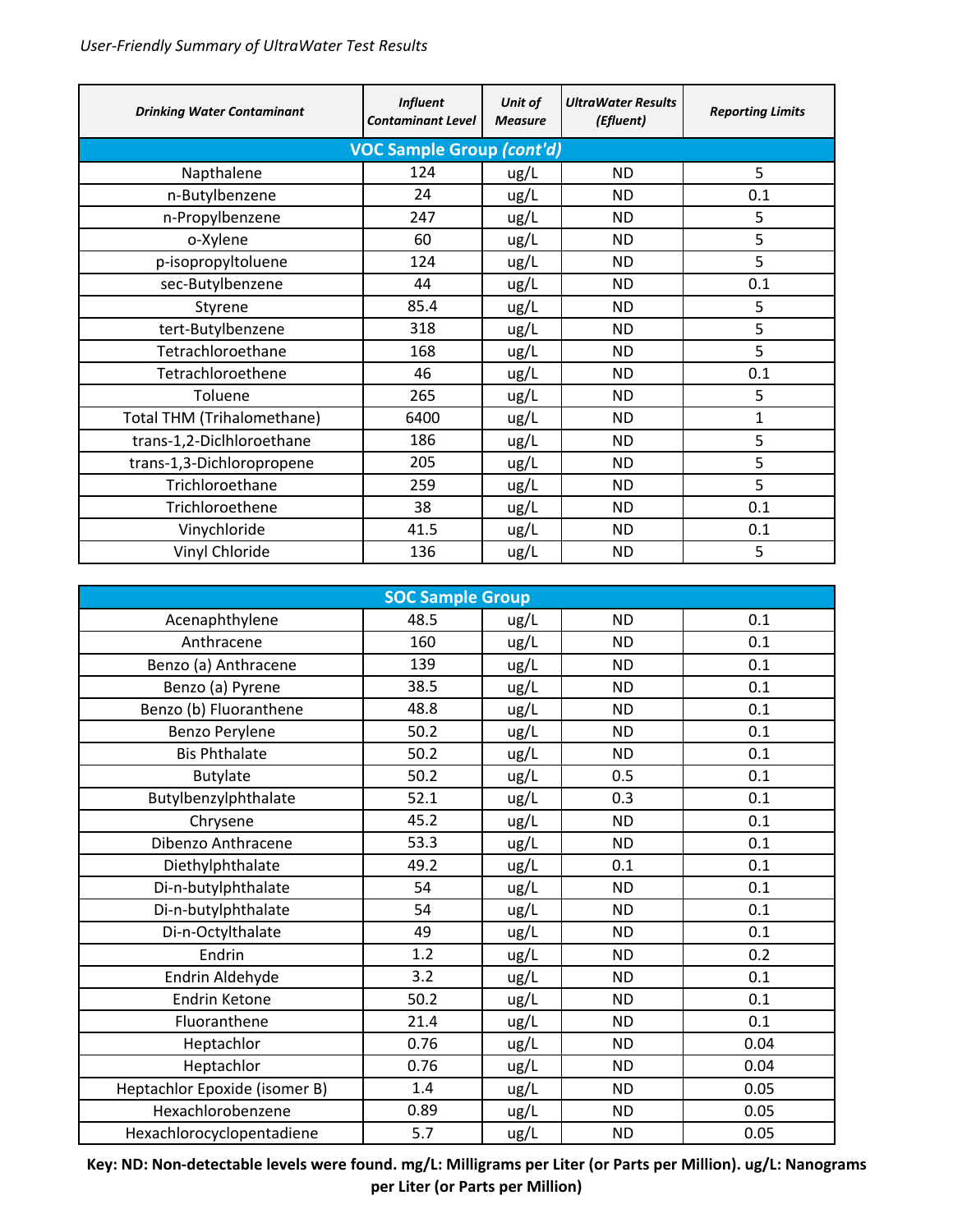| <b>Drinking Water Contaminant</b> | <b>Influent</b><br><b>Contaminant Level</b> | Unit of<br><b>Measure</b> | <b>UltraWater Results</b><br>(Efluent) | <b>Reporting Limits</b> |  |  |  |
|-----------------------------------|---------------------------------------------|---------------------------|----------------------------------------|-------------------------|--|--|--|
|                                   | <b>SOC Sample Group (cont'd)</b>            |                           |                                        |                         |  |  |  |
| Indeno Pyrene                     | 44.1                                        | ug/L                      | ND.                                    | 0.1                     |  |  |  |
| Methoxychlor                      | 9.2                                         | ug/L                      | ND.                                    | 0.1                     |  |  |  |
| Metolachlor                       | 13                                          | ug/L                      | ND.                                    | 0.05                    |  |  |  |
| Metribuzin                        | 8.2                                         | ug/L                      | <b>ND</b>                              | 0.05                    |  |  |  |
| Molinate                          | 7.6                                         | ug/L                      | <b>ND</b>                              | 0.1                     |  |  |  |
| Norflurazon                       | 50.4                                        | ug/L                      | ND.                                    | 0.1                     |  |  |  |
| p,p'-DDE                          | 49.5                                        | ug/L                      | <b>ND</b>                              | 0.1                     |  |  |  |
| Phenanthrene                      | 125                                         | ug/L                      | ND.                                    | 0.1                     |  |  |  |
| Prometon                          | 12                                          | ug/L                      | ND.                                    | 0.1                     |  |  |  |
| Propachlor                        | 8.2                                         | ug/L                      | ND.                                    | 0.05                    |  |  |  |
| Pyrene                            | 143                                         | ug/L                      | ND.                                    | 0.1                     |  |  |  |
| Simazine                          | 14                                          | ug/L                      | ND.                                    | 0.05                    |  |  |  |
| Thiobencarb (ELAP)                |                                             | ug/L                      |                                        | 0.2                     |  |  |  |
| Trifluralin                       | 2.8                                         | ug/L                      | ND.                                    | 0.1                     |  |  |  |

| <b>Compounds Action</b>     | <b>Compound Name</b>              | <b>Influent</b><br>Compound<br>Level | <b>UltraWater Results</b><br>(Effluent) | <b>Reporting Limits (ng/L)</b> |  |
|-----------------------------|-----------------------------------|--------------------------------------|-----------------------------------------|--------------------------------|--|
| <b>Hormone Sample Group</b> |                                   |                                      |                                         |                                |  |
| <b>Estrogenic Hormone</b>   | EE2 (17 Alpha<br>ethynlestradiol) | 500                                  | ND.                                     | 5                              |  |
| <b>Estrogenic Hormone</b>   | E2 (17 Beta-<br>Estradiol)        | 380                                  | ND.                                     | 5                              |  |
| <b>Estrogenic Hormone</b>   | Estrone                           | 400                                  | ND.                                     | 5                              |  |
| Steroid Hormone             | Andorostenedione                  | 370                                  | ND.                                     | 5                              |  |
| <b>Steroid Hormone</b>      | Norethisterone                    | 600                                  | ND.                                     | 5                              |  |
| <b>Steroid Hormone</b>      | Progesterone                      | 550                                  | ND.                                     | 5                              |  |
| <b>Steroid Hormone</b>      | Testosterone                      | 410                                  | <b>ND</b>                               | 10                             |  |

| <b>Over the Counter Pharmaceutical Sample Group</b> |                  |      |    |    |
|-----------------------------------------------------|------------------|------|----|----|
| Analgesic                                           | Acetaminophen    | 640  | ΝD |    |
| Analgesic                                           | Phenazone        | 530  | ND |    |
| Analgesic-NSAID                                     | <b>Ibuprofen</b> | 1800 | ΝD | 10 |

| <b>Prescription Drug Sample Group</b> |                   |      |           |    |
|---------------------------------------|-------------------|------|-----------|----|
| Analgesic                             | Lidocaine         | 280  | ND.       |    |
| Analgesic-NSAID                       | <b>Butalbital</b> | 310  | <b>ND</b> |    |
| Anti anxiety                          | Meprobamate       | 520  | <b>ND</b> |    |
| Anti Asthmatic                        | Albuterol         | 1800 | <b>ND</b> |    |
| Anti Asthmatic                        | Theophylline      | 310  | <b>ND</b> | 10 |
| Anti Convulsant                       | Primidone         | 230  | ND.       |    |
| Anti Inflammatory                     | Diclofenac        | 390  | <b>ND</b> |    |
| Anti Inflammatory                     | Ketoprofen        | 280  | ΝD        |    |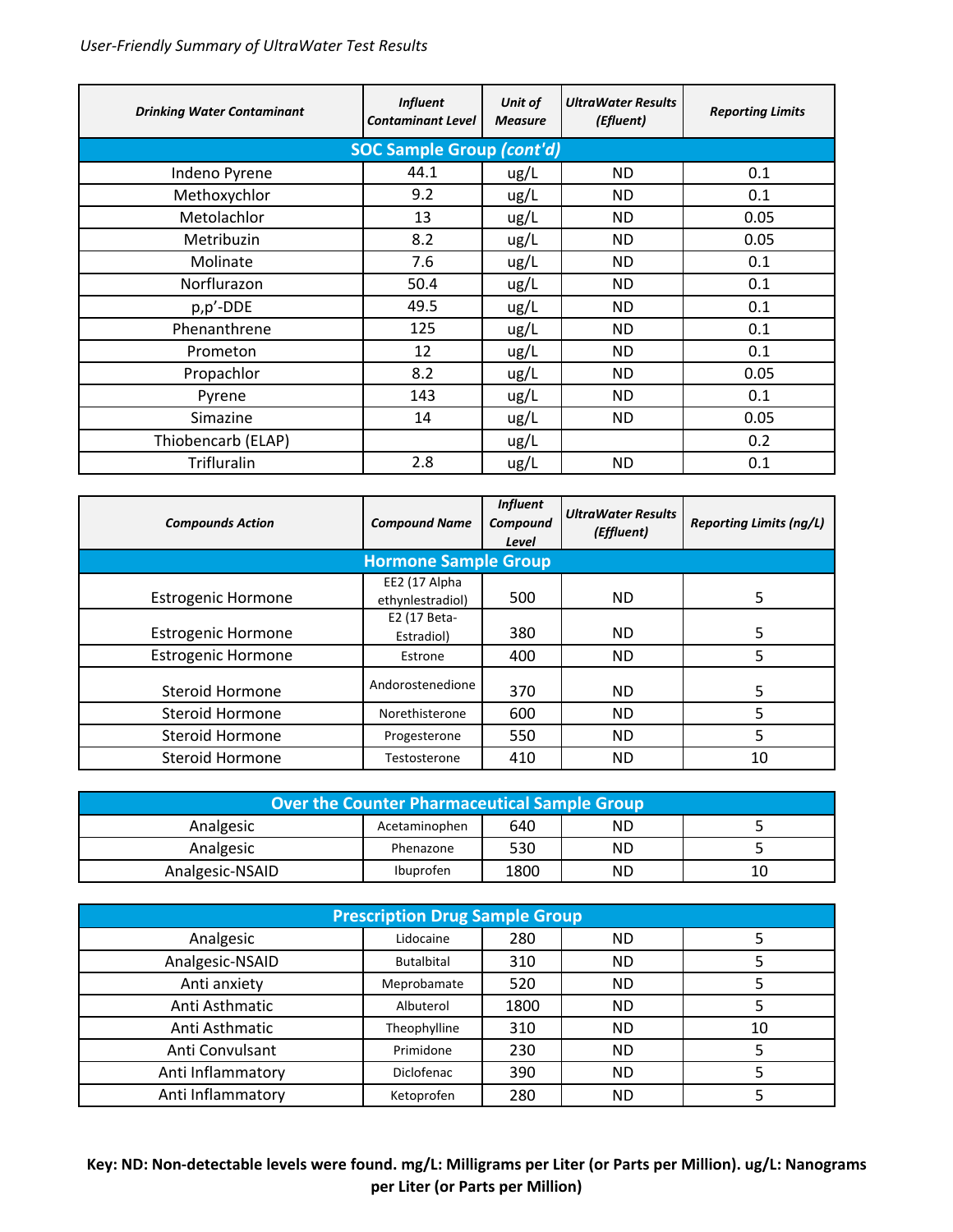| <b>Compounds Action</b> | <b>Compound Name</b>                           | <b>Influent</b><br>Compound<br>Level | <b>UltraWater Results</b><br>(Effluent) | <b>Reporting Limits (ng/L)</b> |
|-------------------------|------------------------------------------------|--------------------------------------|-----------------------------------------|--------------------------------|
|                         | <b>Prescription Drug Sample Group (cont'd)</b> |                                      |                                         |                                |
| Anti Inflammatory       | Ketorolac                                      | 230                                  | <b>ND</b>                               | 5                              |
| Anti Inflammatory       | Meclofenamic Acid                              | 380                                  | <b>ND</b>                               | 5                              |
| Anti seizure            | Carbamazepine                                  | 480                                  | <b>ND</b>                               | 5                              |
| Anti seizure            | Phenytoin                                      | 243                                  | <b>ND</b>                               | 5                              |
| Antibiotic              | Amoxicillin                                    | 480                                  | <b>ND</b>                               | 20                             |
| Antibiotic              | Azithromycin                                   | 31000                                | 810                                     | 5                              |
| Antibiotic              | Carbadox                                       | 360                                  | <b>ND</b>                               | 5                              |
| Antibiotic              | Chloramphanicol                                | 360                                  | <b>ND</b>                               | 5                              |
| Antibiotic              | Erythroycin                                    | 110                                  | <b>ND</b>                               | 10                             |
| Antibiotic              | Flumeqine                                      | 110                                  | <b>ND</b>                               | 10                             |
| Antibiotic              | Lincomycin                                     | 270                                  | <b>ND</b>                               | 10                             |
| Antibiotic              | Oxolinic acid                                  | 1200                                 | <b>ND</b>                               | 10                             |
| Antibiotic              | Trimethoprim                                   | 84                                   | <b>ND</b>                               | 5                              |
| Anti-cholesterol        | Clofibric acid                                 | 470                                  | <b>ND</b>                               | 5                              |
| Anticoagulant           | Warfarin                                       | 860                                  | <b>ND</b>                               | 5                              |
| Antidepressant          | Fluoxetine (Prozac)                            | 470                                  | <b>ND</b>                               | 10                             |
| Anti-Seizure            | Dilantin                                       | 2400                                 | <b>ND</b>                               | 20                             |
| <b>Beta Blocker</b>     | Atenolol                                       | 1000                                 | <b>ND</b>                               | 5                              |
| <b>Beta Blocker</b>     | Lopressor                                      | 3400                                 | <b>ND</b>                               | 20                             |
| <b>Blood thinner</b>    | Pentoxifylline                                 | 490                                  | <b>ND</b>                               | 5                              |
| Calcium Blocker         | Nifedipine                                     | 1600                                 | 87                                      | 20                             |
| Enzyme                  | Chloridazon                                    | 120                                  | <b>ND</b>                               | 5                              |
| H2 Blocker              | Cimetidine                                     | 4400                                 | <b>ND</b>                               | 5                              |
| <b>Heart Medication</b> | Dehydronifedipine                              | 230                                  | <b>ND</b>                               | 5                              |
| Lipid Regulator         | Bezafibrate                                    | 1200                                 | <b>ND</b>                               | 5                              |
| Lipid Regulator         | Gemfibrozil                                    | 450                                  | <b>ND</b>                               | 5                              |
| Muscle Relaxant         | Carisoprodol                                   | 540                                  | <b>ND</b>                               | 5                              |
| Sulfa Antibiotic        | Sulfachloropyridazi<br>ne                      | 3400                                 | <b>ND</b>                               | 5                              |
| Sulfa Antibiotic        | Sulfamerazine                                  | 170                                  | <b>ND</b>                               | 5                              |
| Sulfa Antibiotic        | Sulfadiazine                                   | 630                                  | <b>ND</b>                               | 5                              |
| Sulfa Antibiotic        | Sulfamethoxine                                 | 550                                  | <b>ND</b>                               | 5                              |
| Sulfa Antibiotic        | Sulfamethazine                                 | 200                                  | <b>ND</b>                               | 5                              |
| Sulfa Antibiotic        | Sulfamethizole                                 | 270                                  | <b>ND</b>                               | $\overline{5}$                 |
| Sulfa Antibiotic        | Sulfathiazole                                  | 200                                  | <b>ND</b>                               | 5                              |
| Sulfa Antibiotic        | Sulfamethoxazole                               | 290                                  | <b>ND</b>                               | 5                              |
| Triazide                | Bendroflumethiazid                             | 880                                  | <b>ND</b>                               | 5                              |
| Valium-Antianxiety      | e<br>Diazepam                                  | 620                                  | <b>ND</b>                               | 5                              |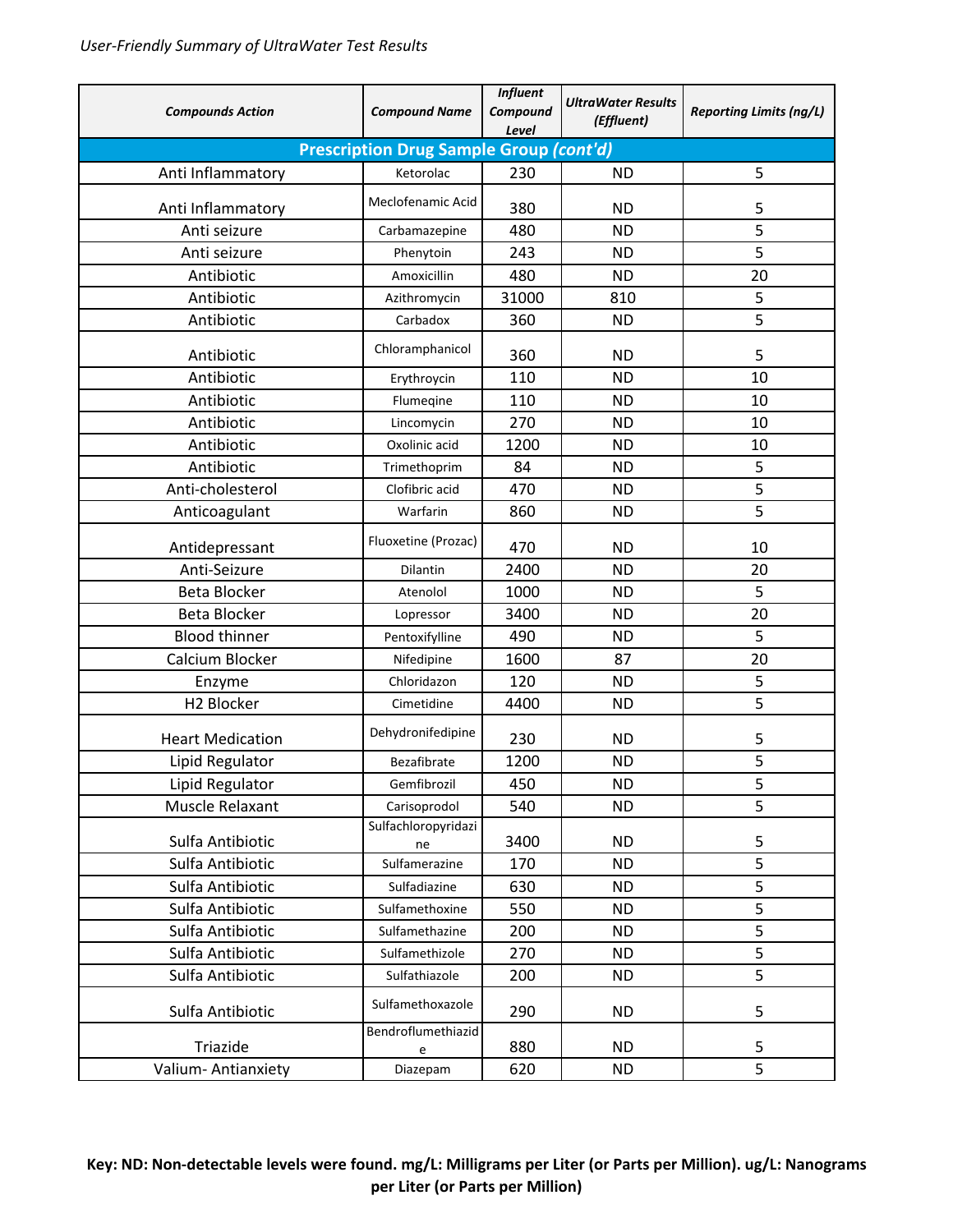| <b>Compounds Action</b>       | <b>Compound Name</b> | <b>Influent</b><br>Compound<br>Level | <b>UltraWater Results</b><br>(Effluent) | <b>Reporting Limits (ng/L)</b> |  |
|-------------------------------|----------------------|--------------------------------------|-----------------------------------------|--------------------------------|--|
| <b>Stimulant Sample Group</b> |                      |                                      |                                         |                                |  |
|                               | $1,7-$               |                                      |                                         |                                |  |
| Caffeine Degradate            | dimethylxanthine     | 700                                  | ND                                      |                                |  |
| Caffeine Degradate            | Theobromine          | 560                                  | <b>ND</b>                               |                                |  |
| Nicotine Degradate            | Cotinine             | 1900                                 | <b>ND</b>                               | 10                             |  |
| Stimulant                     | Caffeine             | 780                                  | <b>ND</b>                               |                                |  |
| Analgesic-NSAID               | Naproxen             | 240                                  | ΝD                                      | 10                             |  |

| Personal Care Product Sample Group |           |      |           |    |
|------------------------------------|-----------|------|-----------|----|
| Antibacterial                      | Triclosan | 1000 | <b>ND</b> | 10 |
| Mosquito Repellant                 | DEET      | 340  | <b>ND</b> |    |

| <b>Preservative Sample Group</b> |                 |      |           |    |
|----------------------------------|-----------------|------|-----------|----|
| Preservative                     | Butylparaben    | 730  | <b>ND</b> |    |
| Preservative                     | Ethylparaben    | 2100 | ND.       | 20 |
| Preservative                     | Isobutylparaben | 780  | ND.       |    |
| Preservative                     | Methylparaben   | 1400 | <b>ND</b> | 20 |
| Preservative                     | Propylparaben   | 270  | <b>ND</b> |    |

| <b>Pesticide/Herbicide Sample Group</b> |                             |      |           |                |
|-----------------------------------------|-----------------------------|------|-----------|----------------|
| Herbicide                               | $2, 4 - DB$                 | 52   | <b>ND</b> | 0.1            |
| Herbicide                               | 2,4,5-TP (Silvex)           | 26   | <b>ND</b> | 0.1            |
| Herbicide                               | $2,4-D$                     | 250  | <b>ND</b> | 0.1            |
|                                         | $3, 5 -$<br>Dichlorobenzoic |      |           |                |
| Herbicide                               | Acid                        | 70   | <b>ND</b> | 0.1            |
| Herbicide                               | Acifluorfen                 | 24   | <b>ND</b> | 0.1            |
| Herbicide                               | Bentazon                    | 14   | <b>ND</b> | 0.1            |
| Herbicide                               | <b>Bromacil</b>             | 480  | <b>ND</b> | 0.1            |
| Herbicide                               | <b>Butachlor</b>            | 49   | <b>ND</b> | 0.1            |
| Herbicide                               | Chloramben                  | 58   | 0.78      | 0.1            |
| Herbicide                               | Chlorotoluron               | 440  | <b>ND</b> | 5              |
| Herbicide                               | Dalapon                     | 32   | 1.2       | $\mathbf{1}$   |
| Herbicide                               | Dichloprop                  | 10   | <b>ND</b> | $\mathbf{1}$   |
| Herbicide                               | Dinoseb                     | 10   | <b>ND</b> | $\overline{2}$ |
| Herbicide                               | Diphenamid                  | 50   | 1.2       | 0.1            |
| Herbicide                               | Diuron                      | 940  | <b>ND</b> | 5              |
| Herbicide                               | Fluridone                   | 51   | <b>ND</b> | 0.1            |
| Herbicide                               | Glyphosate<br>(Roundup)     | 860  | <b>ND</b> | 5              |
| Herbicide                               | Isoproturon                 | 2000 | <b>ND</b> | 0              |
| Herbicide                               | Linuron                     | 420  | <b>ND</b> | 5              |
| Herbicide                               | Metazachlor                 | 520  | <b>ND</b> | 5              |
| Herbicide                               | Napropamide                 | 48   | <b>ND</b> | 0.1            |
| Herbicide                               | Picloram                    | 52   | 0.65      | 0              |